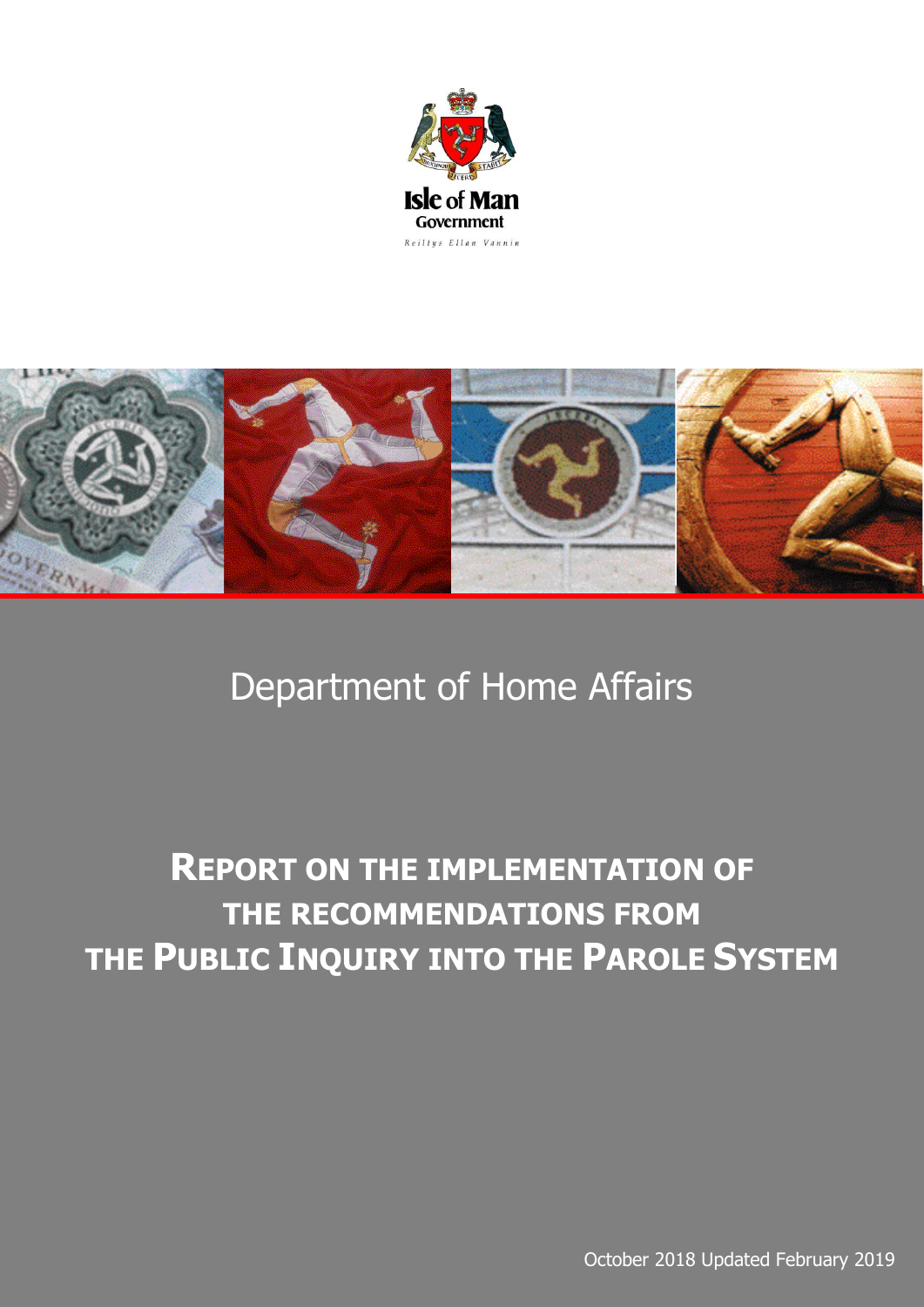## **Report on the implementation of the Recommendations from the Public Inquiry into the Parole System.**

In early 2017 Mr Geoffrey Karran, MBE, TH, produced an independent Report for Tynwald in respect of the Parole System.

The report contained 26 recommendations. The Inquiry took place after the tragic events that led to the death of Mrs Gwen Valentine and as a result the Department had already been looking at practice and procedures and acted upon some of the identified issues prior to receipt of the final report.

This document provides a RAG Report which identifies what actions have been completed and how they have been implemented and those that are in the process of being addressed and finally those which have not yet been addressed.

The progress reports that 19 are green, 5 are amber and 2 are red (2 of which are not being pursued one of which will continue to be monitored).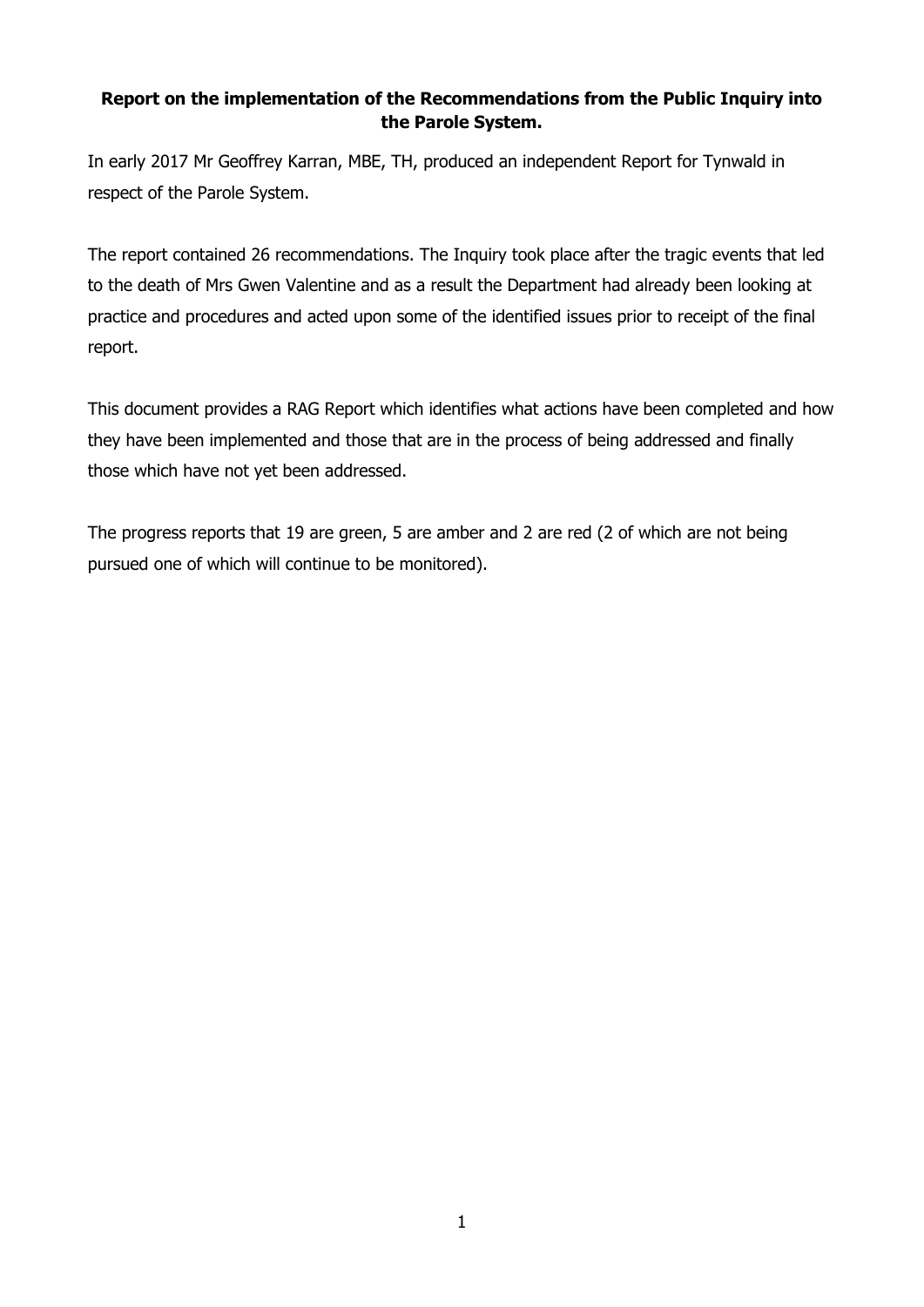|              | <b>RECOMMENDATION</b>                                                                                                                                                                                                                                        | <b>RESPONSE AND RATING</b>                                                                                                                                                                                                                                                                                                                                                                                                                                                                                           | <b>COMMENTS</b>                                                                                                                                                                                                                                                                                                                                                            |
|--------------|--------------------------------------------------------------------------------------------------------------------------------------------------------------------------------------------------------------------------------------------------------------|----------------------------------------------------------------------------------------------------------------------------------------------------------------------------------------------------------------------------------------------------------------------------------------------------------------------------------------------------------------------------------------------------------------------------------------------------------------------------------------------------------------------|----------------------------------------------------------------------------------------------------------------------------------------------------------------------------------------------------------------------------------------------------------------------------------------------------------------------------------------------------------------------------|
| $\mathbf{1}$ | Amend the Custody Rules<br>over the provision of the<br>membership of the<br>Committee.<br>It was suggested that "a<br>person with experience of<br>the Probation Service would<br>be a valuable member as<br>would a former detainee<br>within the Prison." | The Department takes the view that<br>whilst experience may be valuable this in<br>itself is not sufficiently important to<br>specify in possible applicants unlike the<br>requirement to have a legally qualified<br>committee member. As a result the<br>Department has decided not to pursue<br>this element of the recommendation.                                                                                                                                                                               | Not being pursued.                                                                                                                                                                                                                                                                                                                                                         |
| 2            | Provide training to the<br>members of the Committee.                                                                                                                                                                                                         | Initial research was undertaken with a<br>number of similar jurisdictions the most<br>fruitful contact was made with the Parole<br>Commissioners in Northern Ireland.<br>However due to the differences in<br>practices here and elsewhere discussions<br>took place with experienced members of<br>the current committee to provide training<br>to the new recruits and existing<br>Members.<br>The training has been agreed and funded<br>by the Department and is currently<br>taking place and is 50% completed. | The Department, in<br>conjunction with<br>the Parole<br>Committee have<br>put in place a<br>comprehensive<br>training<br>programme. This<br>includes an<br>induction plan and<br>also updating of<br>training for existing<br>members.<br>The training will be<br>ongoing and will<br>take account of<br>any new<br>developments or<br>experiences from<br>cases reviewed. |
| 3            | Provide Rules and Guidance<br>Notes in the form of<br>secondary legislation setting<br>out the objectives of the<br>Committee and key factors<br>and guidance principles to<br>be considered and weighed<br>when decisions for parole<br>are made.           | Following review of this recommendation,<br>it is the Department's view that the<br>necessary guidance can be provided in a<br>form other than secondary legislation,<br>which can be quicker to produce and<br>easier to amend if necessary and allow<br>for future improvement.                                                                                                                                                                                                                                    | <b>Discussions</b><br>between the<br>Department and<br>the Parole<br>Committee and the<br><b>Attorney General's</b><br>Chambers continue<br>with regard to the<br>necessary policies,<br>guidance and<br>principles.                                                                                                                                                       |
| 4            | The Committee to be able to<br>obtain legal advice<br>whenever it is required.                                                                                                                                                                               | Discussions have taken place between<br>Department and the Attorney General's<br>Chambers. Chambers have confirmed<br>that they will provide legal advice to the<br>Parole Committee.                                                                                                                                                                                                                                                                                                                                | A number of<br>matters have been<br>resolved with the<br>assistance of<br>advice from AGC.                                                                                                                                                                                                                                                                                 |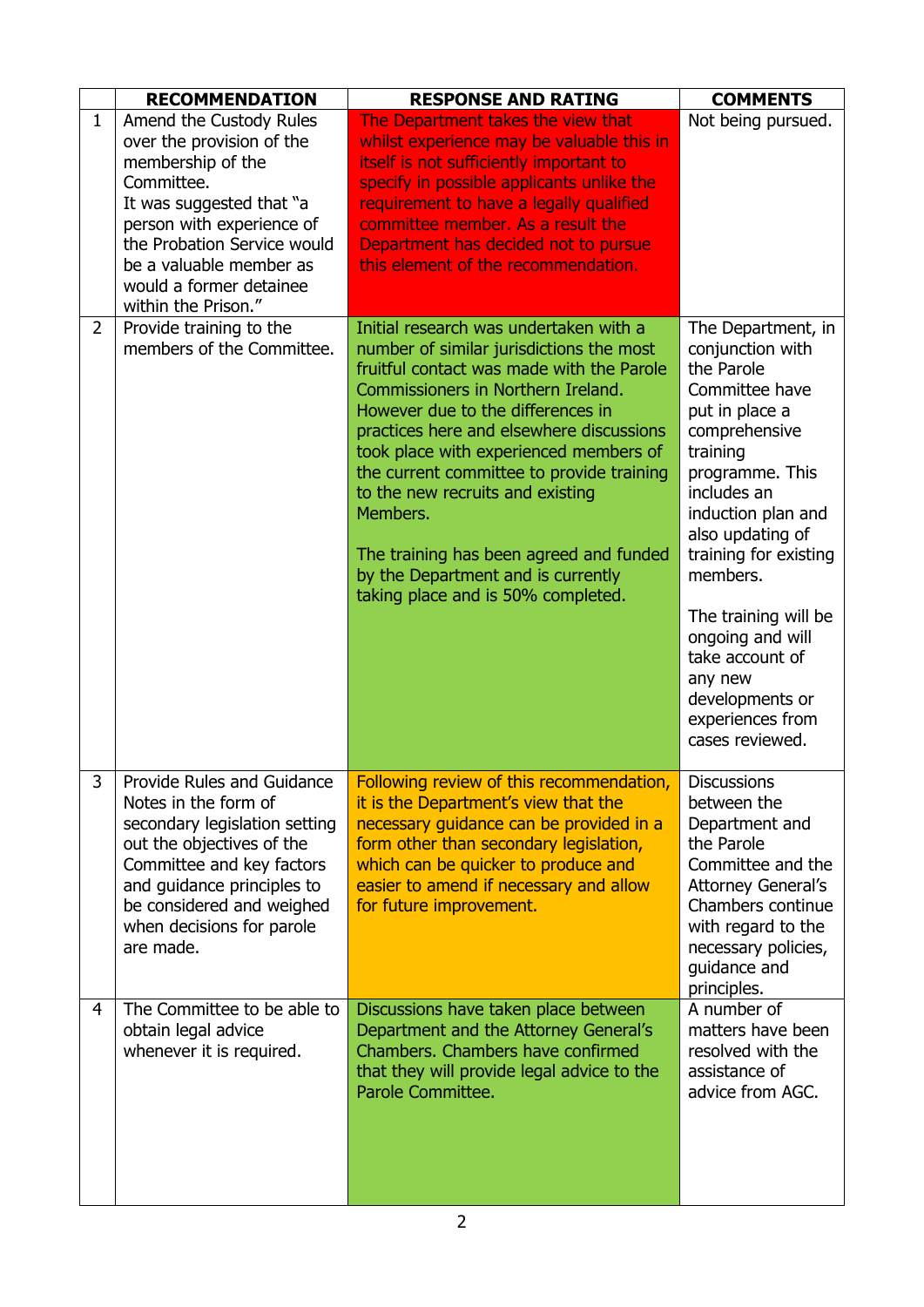| 5 | The Committee to have the<br>benefit of an indemnity from<br>the Isle of Man Government<br>to cover legal claims being<br>made against it.                                                                     | Treasury have confirmed that the Parole<br>Committee is covered by the current<br>Officials Indemnity policy and the<br>Committee has been made aware.                                                                                                                                                                                                                                                                                                                                                                                                                                                                                                                                                                                                                                                                                                                                                                                                                                                                                                       |                                                                                                                                                                                                                                                                                                                                                                                                                                                                                           |
|---|----------------------------------------------------------------------------------------------------------------------------------------------------------------------------------------------------------------|--------------------------------------------------------------------------------------------------------------------------------------------------------------------------------------------------------------------------------------------------------------------------------------------------------------------------------------------------------------------------------------------------------------------------------------------------------------------------------------------------------------------------------------------------------------------------------------------------------------------------------------------------------------------------------------------------------------------------------------------------------------------------------------------------------------------------------------------------------------------------------------------------------------------------------------------------------------------------------------------------------------------------------------------------------------|-------------------------------------------------------------------------------------------------------------------------------------------------------------------------------------------------------------------------------------------------------------------------------------------------------------------------------------------------------------------------------------------------------------------------------------------------------------------------------------------|
| 6 | To consider whether it is<br>prudent to adopt under the<br>principles of the ECHR that<br>all parole decisions should<br>be made by the Committee<br>and not the Department.                                   | This matter has now been considered by<br>the Minister and it has been decided that<br>the Parole Committee will continue to<br>make recommendations to the<br>Department, and the ultimate decision<br>for release on Parole will remain with the<br>Minister.                                                                                                                                                                                                                                                                                                                                                                                                                                                                                                                                                                                                                                                                                                                                                                                              | This matter will not<br>be pursued at this<br>time but will<br>continue to be<br>monitored re any<br><b>ECHR</b> future<br>compliance issues<br>or legal rulings that<br>question the<br>human rights<br>compatibility of the<br>current process.                                                                                                                                                                                                                                         |
| 7 | All documents and<br>information received by the<br>Committee for the purposes<br>of a parole application and<br>for a recall shall be<br>disclosed to the particular<br>Applicant involved in the<br>process. | This recommendation has been<br>implemented.                                                                                                                                                                                                                                                                                                                                                                                                                                                                                                                                                                                                                                                                                                                                                                                                                                                                                                                                                                                                                 | Subject to certain<br>restricted<br>information such<br>as national<br>security, crime<br>prevention and<br>witness protection.                                                                                                                                                                                                                                                                                                                                                           |
| 8 | A statement from the victim<br>or victims of the crime for<br>which the Applicant for<br>parole is in prison to be<br>included in the Dossier, if<br>they wish to make such a<br>statement.                    | The key role of the Victim in the Criminal<br>Justice Services processes is accepted.<br>This would provide for a Victim Liaison<br>Officer in Probation to facilitate the<br>taking of statements subject to the<br>funding being provided.<br>This role does not currently exist and was<br>assessed as part of the work on<br>establishing a Victim's Code of Practice<br>by the Prison and Probation Service<br>alongside other Criminal Justice service<br>professionals.<br>The Victim Liaison Officer role was not<br>submitted as a bid for 2019/20. However,<br>a short term solution is being worked up<br>to provide an alternative means to deliver<br>this important service in 2019/20 in<br>advance of a case being submitted in the<br>next budget round for a full time VLO.<br>Any participation would be on a voluntary<br>basis and there will be a real need to<br>manage expectations as the information<br>relating to the victim is only one aspect<br>of a multi-facetted assessment when<br>deciding whether or not an offender is | The Criminal<br>Justice Board and<br>the Department<br>have recently<br>published a Victims<br>Code. As part of<br>the publicity<br>around the<br>publication of this<br>report the Victims<br>Code is also being<br>brought to the<br>public's attention<br>to raise its profile.<br>The Parole<br>Committee are also<br>working with<br>Probation to<br>ensure that views<br>of the victim are<br>taken into account<br>and included within<br>the Parole Dossier<br>where appropriate. |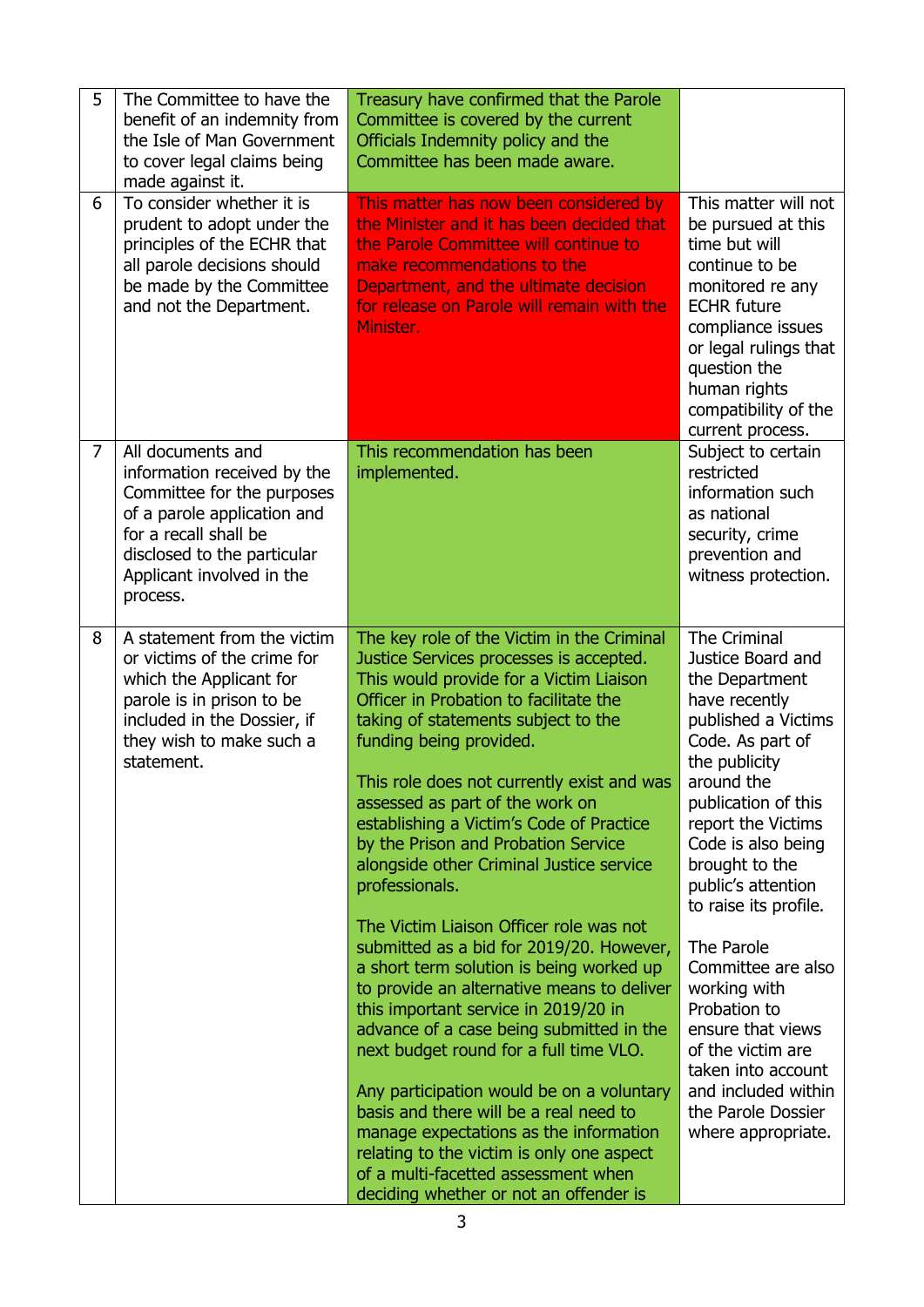|    |                                                                                                                                                                                                                                                                                                                                                               | released early.<br>The Victims Code has now been<br>published accepting that this document<br>will develop further as it is actively<br>utilised.<br>The Code can be found at:-<br>https://www.gov.im/media/1364203/iom-<br>code-of-practice-for-victims-and-<br>witnesses-2312019.pdf |                                                                                                                                                                                                                                                                                                                                                                                                                                                                                                   |
|----|---------------------------------------------------------------------------------------------------------------------------------------------------------------------------------------------------------------------------------------------------------------------------------------------------------------------------------------------------------------|----------------------------------------------------------------------------------------------------------------------------------------------------------------------------------------------------------------------------------------------------------------------------------------|---------------------------------------------------------------------------------------------------------------------------------------------------------------------------------------------------------------------------------------------------------------------------------------------------------------------------------------------------------------------------------------------------------------------------------------------------------------------------------------------------|
| 9  | The principles of MAPPA<br>should be enshrined into<br>primary legislation with<br>proper Guidance Notes<br>adopted by the Department<br>as to the practices and<br>procedures of all those<br>involved in the MAPPA<br>process.                                                                                                                              | Whilst they have not yet been enshrined<br>in legislation the MAPPA have been<br>reviewed by the Prison and Probation<br>service and the Police.                                                                                                                                       | It is proposed that<br>the rules and<br>regulations<br>regarding the<br>operating rules of<br>the Multi Agency<br><b>Public Protection</b><br>Arrangements and<br>its governance will<br>come under the<br>authority of the<br><b>Criminal Justice</b><br>Board once it is<br>established on a<br>Statutory basis.<br>Consideration will<br>be given, as part of<br>requiring<br>attendance at<br>meetings on a<br>Statutory basis, to<br>providing powers<br>to regulate the<br>MAPPA processes. |
| 10 | If legally possible the<br>Minutes of any MAPPA<br>meeting relating to a<br>particular applicant for<br>parole should be included in<br>the Dossier. Alternatively, if<br>it is found that for legal<br>reasons this cannot be<br>achieved, then a summary<br>of the MAPPA meeting in<br>relation to that individual<br>should be included in the<br>Dossier. | MAPPA have been reviewed and<br>improved executive summaries are<br>provided to the Parole Committee where<br>appropriate for their hearings. The<br>minutes cannot be provided in full for<br>legal reasons including protecting third<br>party information.                          | Following<br>discussions<br>between the<br>Department and<br>the Probation<br>Service, it has<br>been agreed that<br>where applicable,<br>an Executive<br>Summary of<br>MAPPA meetings<br>will be provided as<br>part of the Parole<br>Dossier for the<br>Parole Committee<br>to include in its                                                                                                                                                                                                   |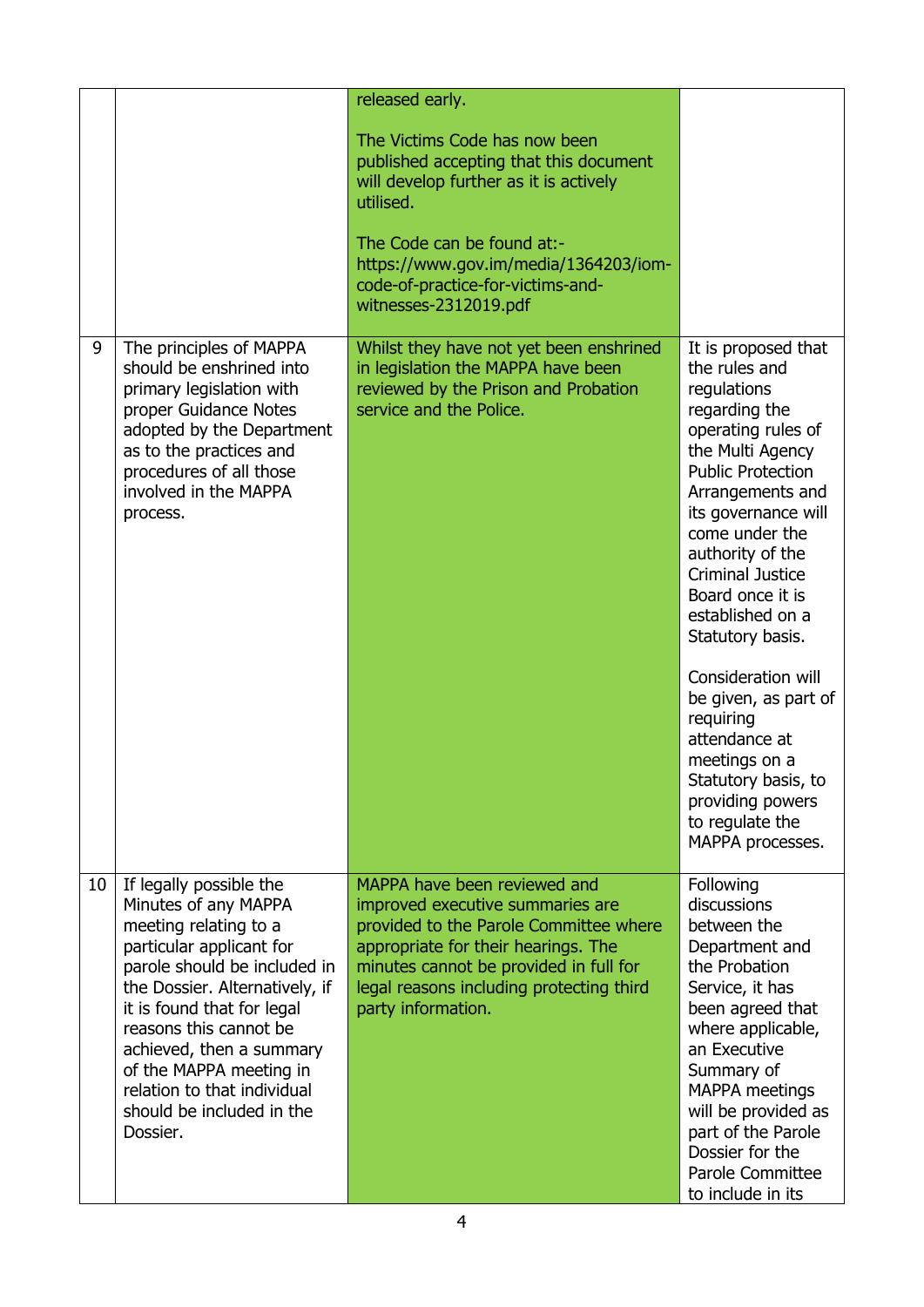|    |                                                                                                                                                                                                                                                                                                                                                                                                        |                                                                                                                                                                                                                                                                                                                                                                                                                                                                                                                                                                                                                                                                                                                                                                                                                                                                                                                                                                                                                                                   | deliberations.                                                                                                                                                                                    |
|----|--------------------------------------------------------------------------------------------------------------------------------------------------------------------------------------------------------------------------------------------------------------------------------------------------------------------------------------------------------------------------------------------------------|---------------------------------------------------------------------------------------------------------------------------------------------------------------------------------------------------------------------------------------------------------------------------------------------------------------------------------------------------------------------------------------------------------------------------------------------------------------------------------------------------------------------------------------------------------------------------------------------------------------------------------------------------------------------------------------------------------------------------------------------------------------------------------------------------------------------------------------------------------------------------------------------------------------------------------------------------------------------------------------------------------------------------------------------------|---------------------------------------------------------------------------------------------------------------------------------------------------------------------------------------------------|
| 11 | Each of the Authorities<br>involved in the MAPPA<br>process should send<br>representatives to every<br>MAPPA meeting.                                                                                                                                                                                                                                                                                  | Attendance has improved and is<br>approaching an acceptable level. The<br>provisions for requiring attendance as a<br>Statutory requirement are to be<br>progressed in a future Sentencing Bill.                                                                                                                                                                                                                                                                                                                                                                                                                                                                                                                                                                                                                                                                                                                                                                                                                                                  | This matter<br>continues to be<br>monitored by the<br>Prison and<br><b>Probation Service</b>                                                                                                      |
| 12 | A Custody Release Plan<br>(incorporating a MAPPA Risk<br>Management Plan in the<br>case of Applicants assessed<br>as being on Level 2 or 3)<br>must be prepared and in<br>place prior to the release on<br>licence of that Applicant.<br>Such plan should be<br>disclosed to the Applicant<br>and the Committee to assist<br>in its deliberations.                                                     | Arrangements are in place for the<br>completion of a Resettlement Release<br>Plan in all cases before release. With the<br>changes in the timing of parole<br>considerations there is also an<br>opportunity to call a MAPPA if deemed<br>necessary.<br>Parole hearings are now conducted three<br>months earlier than previously, so that<br>time is given for further action etc in<br>relation to any issues that arise or are<br>identified. Also if behaviour issues occur<br>up to the day of release the licence can<br>now be revoked.<br>The resettlement release plan is not<br>mandatory because there may be<br>circumstances where a full release plan is<br>not feasible where this is the case the<br>circumstances that have dictated that a<br>full plan has not been provided will be<br>documented and the Parole Committee<br>will be aware. It should, however, be<br>made clear a release plan will always be<br>in place but there may be circumstances<br>when elements of the plan cannot be<br>resolved before release. |                                                                                                                                                                                                   |
| 13 | If any contact is made with<br>a Police Officer regarding a<br>person released on Licence<br>during the period of that<br>licence, or any reference is<br>made to a Police Officer<br>regarding that person, a<br>report should be submitted<br>immediately to the<br><b>Supervising Probation</b><br>Officer, the Committee, the<br>Department (and the<br><b>MAPPA Committee if</b><br>appropriate). | The Police are already informed of every<br>offender released on licence and will seek<br>advice from the duty probation officer<br>(24 hour cover) if they have contact with<br>a person on licence.                                                                                                                                                                                                                                                                                                                                                                                                                                                                                                                                                                                                                                                                                                                                                                                                                                             | With the<br>introduction of a<br>Duty Probation<br>Officer there is<br>close working<br>between the two<br>organisations to<br>ensure the safety<br>of the community.<br>This is working<br>well. |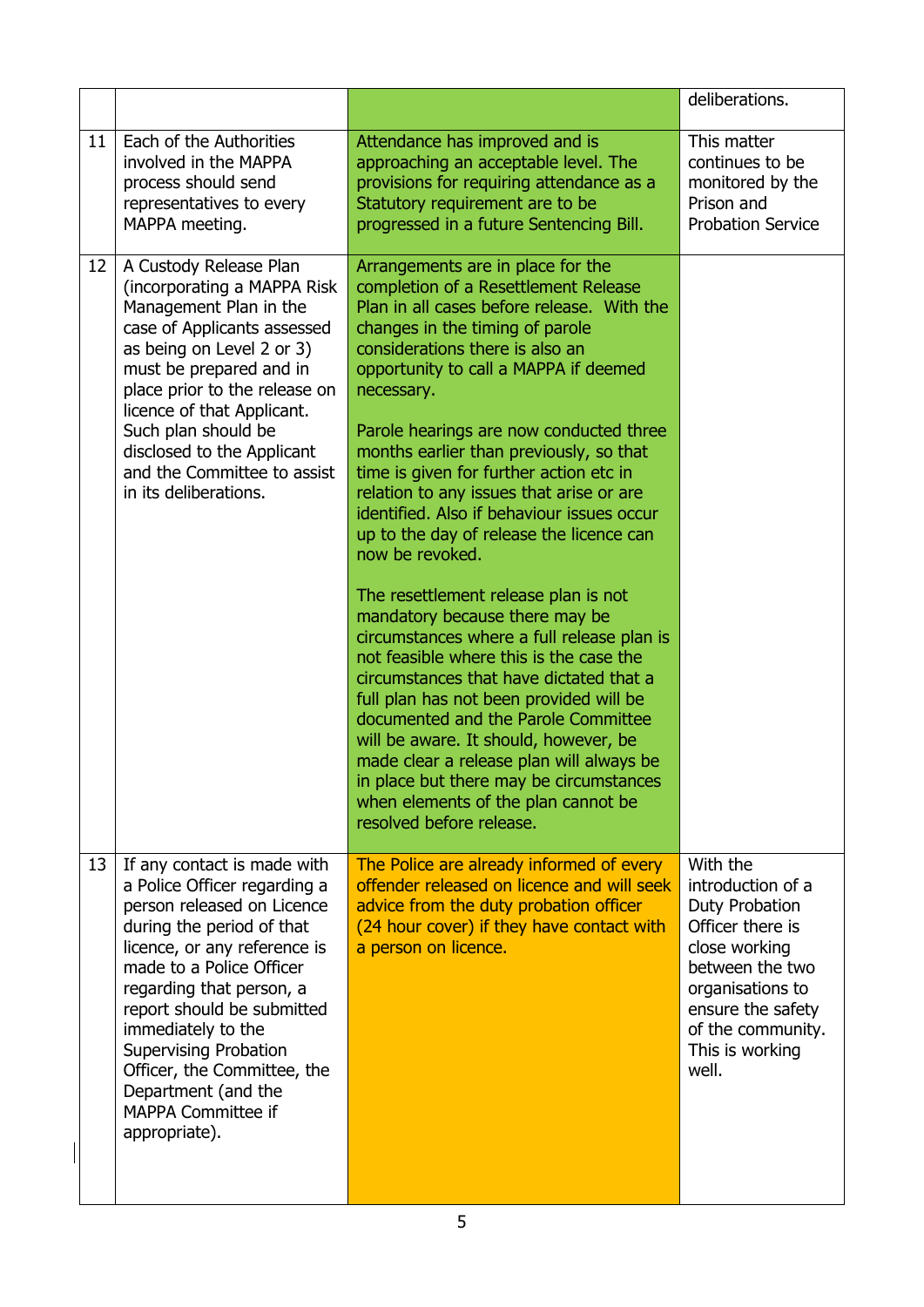| 14 | The Department to keep<br>actual records of all<br>prisoners released on<br>licence or otherwise with<br>details of their re-offending<br>and this information should<br>be available to the<br>Committee and all Probation<br>Officers.                                                                                                                                          | <b>Isle of Man Prison and Probation Service</b><br>already record this information in relation<br>to all offenders on a licence.                                                                                                                                                                                                                                                                                                                                                                                                                                                                                                                                          |                                                                                                                                                                    |
|----|-----------------------------------------------------------------------------------------------------------------------------------------------------------------------------------------------------------------------------------------------------------------------------------------------------------------------------------------------------------------------------------|---------------------------------------------------------------------------------------------------------------------------------------------------------------------------------------------------------------------------------------------------------------------------------------------------------------------------------------------------------------------------------------------------------------------------------------------------------------------------------------------------------------------------------------------------------------------------------------------------------------------------------------------------------------------------|--------------------------------------------------------------------------------------------------------------------------------------------------------------------|
| 15 | The Committee should be<br>consulted by the<br>Department or any other<br>Government Department<br>intending to submit a Bill,<br>Regulation or Rule that<br>affects the parole system,<br>and the Committee should<br>also be represented on any<br>group whose mandate is to<br>consider the question of<br>parole.                                                             | The Parole Committee is routinely<br>included in consultation processes.                                                                                                                                                                                                                                                                                                                                                                                                                                                                                                                                                                                                  |                                                                                                                                                                    |
| 16 | The case for the Prosecution<br>and the remarks of the<br>Deemster sentencing the<br>Detainee to the term in<br>respect of which he is then<br>applying for parole should<br>be contained within the<br>Dossier.                                                                                                                                                                  | Following discussion with the<br><b>Prosecutions Division of the Attorney</b><br>General's Chambers, it was agreed that<br>the sentencing remarks of the Deemster<br>would be more valuable than the<br>Prosecution case because the Parole<br>Committee would hear from the<br>Deemster who heard the evidence what<br>level of risk they considered the<br>Defendant posed. The case for the<br>Prosecution is a very wide ambiguous<br>statement and the Prosecution's case<br>may well be completely different by the<br>time the trail ends with the seriousness<br>shifted either way. Therefore providing it<br>to the Parole Committee may even be<br>misleading. | -Discussions in<br>place regarding<br>access to historic<br>sentencing remarks<br>and agreement for<br>all future<br>requirements as<br>part of parole<br>dossier. |
| 17 | If the present system is<br>maintained and reports are<br>to be made by<br>inexperienced Prison and<br>Probation Officers, no report<br>should be filed by an Officer<br>who has not been qualified<br>and serving for at least 3<br>years before investigating<br>and preparing his/her<br>report, unless that report is<br>countersigned by a Superior<br>Officer holding those | Should an inexperienced Probation<br>Officer, as defined in the<br>recommendation, complete the report it<br>will be counter signed by a Senior<br>Officer.                                                                                                                                                                                                                                                                                                                                                                                                                                                                                                               |                                                                                                                                                                    |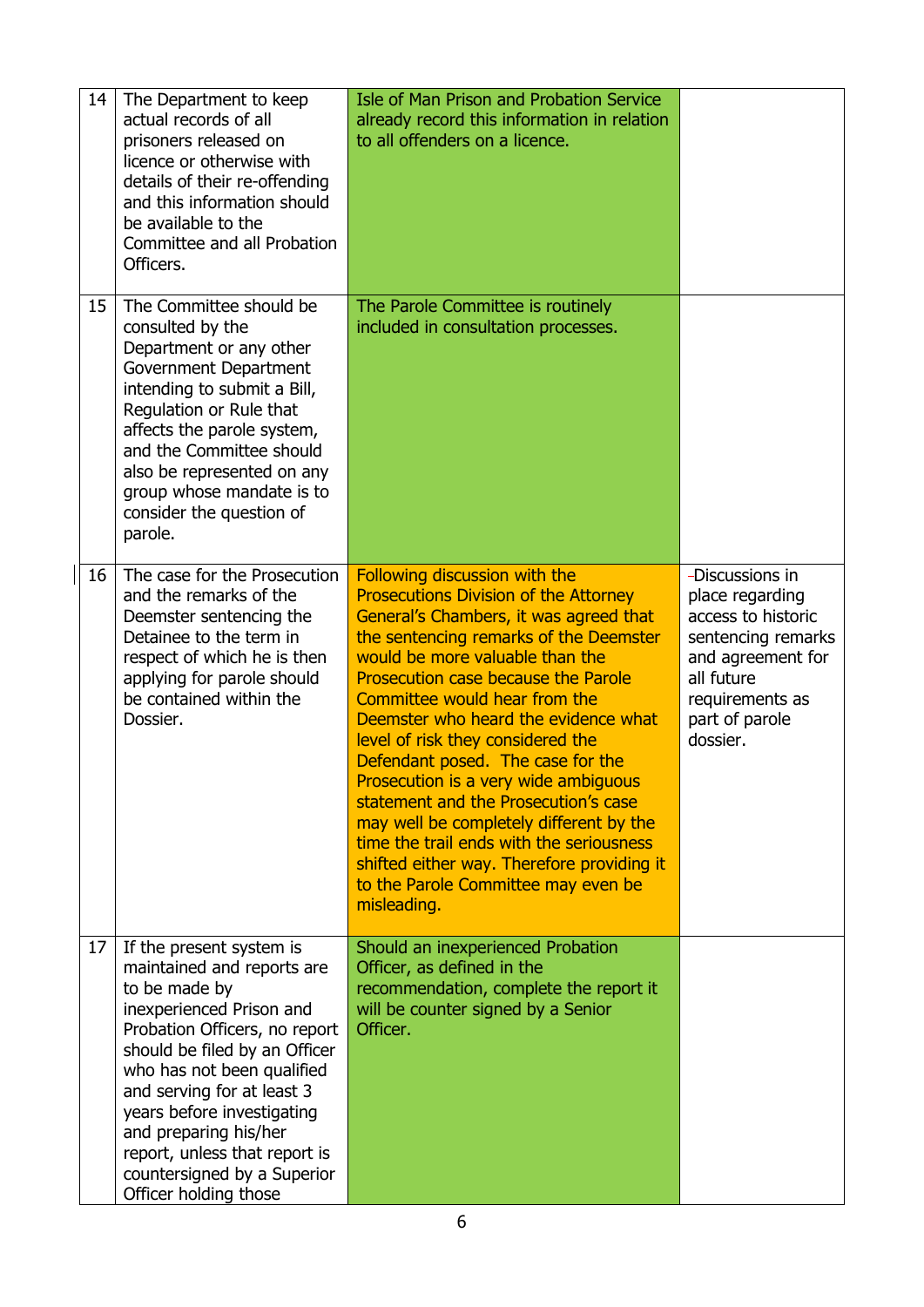|    | qualifications. In addition<br>Probation Officers should<br>make proper research into<br>facts supporting their<br>recommendations. I<br>appreciate that certain<br>recommendations contained<br>herein may not need to be<br>implemented if the change<br>made by the Prison and<br><b>Probation Service referred</b><br>to in Chapter 9 Paragraph 9<br>continues to operate. (The<br>system has been amended<br>such that a single report<br>from the Probation Services<br>is supplied which contains<br>all relevant service<br>information about the<br>offender). |                                                                                                                                                                                                                                                                                                                  |                                                                                                                   |
|----|-------------------------------------------------------------------------------------------------------------------------------------------------------------------------------------------------------------------------------------------------------------------------------------------------------------------------------------------------------------------------------------------------------------------------------------------------------------------------------------------------------------------------------------------------------------------------|------------------------------------------------------------------------------------------------------------------------------------------------------------------------------------------------------------------------------------------------------------------------------------------------------------------|-------------------------------------------------------------------------------------------------------------------|
| 18 | Any Prison or Probation<br>Officer submitting<br>information or a report to be<br>contained within a Dossier<br>being prepared for a parole<br>application to be given, in<br>advance of preparing<br>his/her submission, access<br>to all records and<br>information on the detainee<br>applying for parole including<br>the PIMS report and all<br>adjudications against the<br>individual concerned.                                                                                                                                                                 | Everybody in the Prison and Probation<br>Service has had access to PIMS since<br>August 2014.                                                                                                                                                                                                                    |                                                                                                                   |
| 19 | Any report or reports by<br>Probation Officers to be<br>submitted in a Dossier to<br>the Committee for the<br>purposes of a parole<br>application should be<br>reviewed by the Governor or<br>Deputy Governor of the<br>Prison, and a<br>recommendation made by<br>that person.                                                                                                                                                                                                                                                                                         | The Deputy Governor signs off all parole<br>dossiers.<br>Probation Officers are required to<br>undertake supervision sessions regularly.<br>All reports are reviewed under<br>supervision and a recommendation is<br>included in the Probation Service Report<br>which is considered by the Parole<br>Committee. |                                                                                                                   |
| 20 | The clear meaning and<br>effect of any condition<br>imposed in a licence for<br>parole must be known to all<br>involved in the parole<br>process, and fully explained                                                                                                                                                                                                                                                                                                                                                                                                   | A full review of all licence conditions has<br>been carried out and will be issued to<br>staff and offenders. The Department has<br>embarked on clarification and re writing<br>Licence contracts that will specify exactly<br>what the imposed licence condition                                                | The proposed<br>conditions have<br>been sent to the<br><b>Attorney General's</b><br>chambers for<br>consultation. |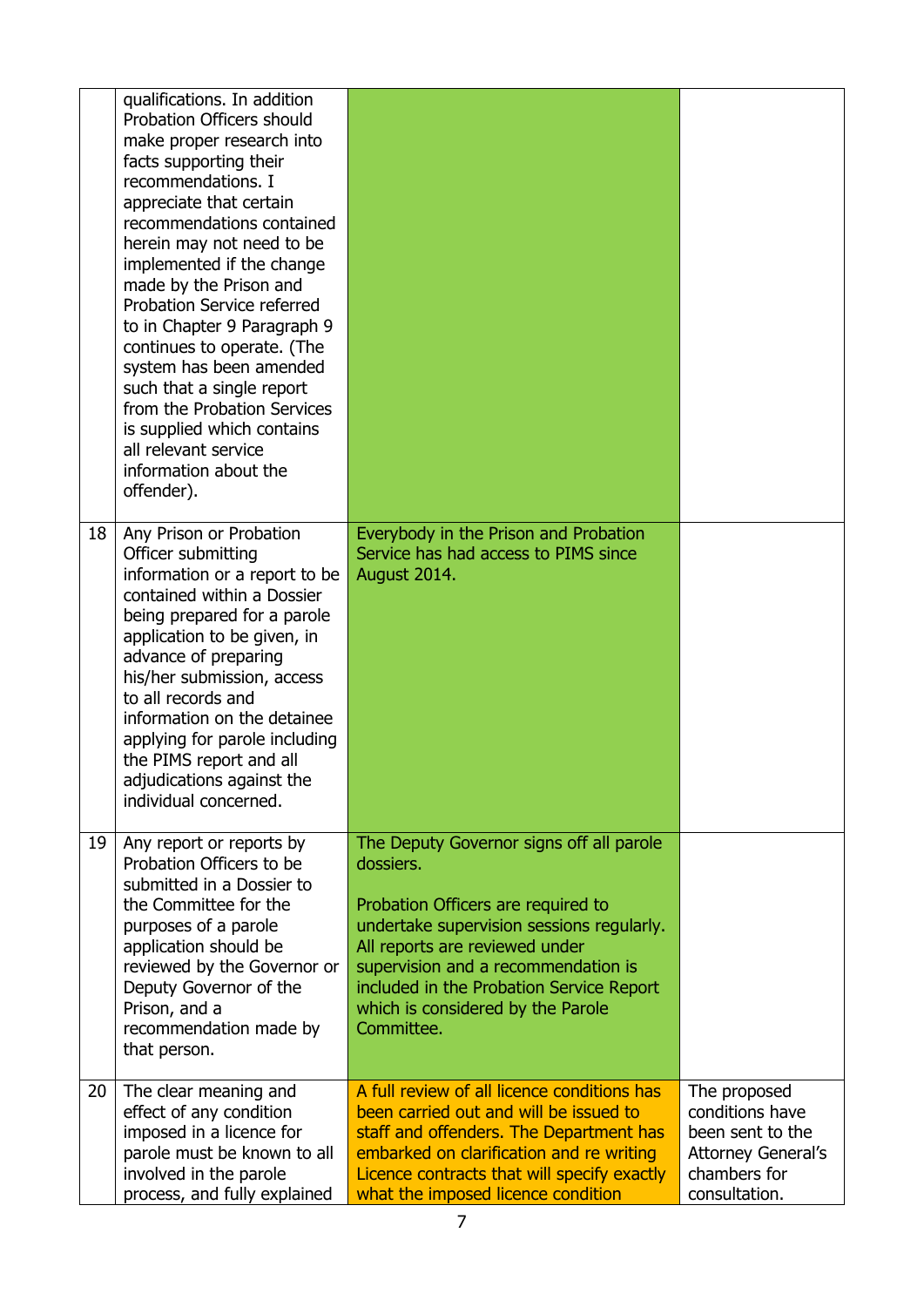|    | to the Detainee before his<br>release, and to the person<br>or persons living where the<br>Detainee is to reside.                                                                                                                                                                                                   | means. The wording of the current<br>conditions is enshrined in legislation but<br>the interpretation of them is informed<br>specifically by the risk assessed in each<br>case.                                                                                                                                                                                                                                                                                                                             |                                                                                                                                                                                                      |
|----|---------------------------------------------------------------------------------------------------------------------------------------------------------------------------------------------------------------------------------------------------------------------------------------------------------------------|-------------------------------------------------------------------------------------------------------------------------------------------------------------------------------------------------------------------------------------------------------------------------------------------------------------------------------------------------------------------------------------------------------------------------------------------------------------------------------------------------------------|------------------------------------------------------------------------------------------------------------------------------------------------------------------------------------------------------|
|    |                                                                                                                                                                                                                                                                                                                     | In addition a further piece of work has<br>commenced which will result in the<br>parolee receiving a written explanation in<br>plain language about what the condition<br>requires them to do and what to avoid<br>and the consequences of them failing to<br>meet these expectations.                                                                                                                                                                                                                      |                                                                                                                                                                                                      |
|    |                                                                                                                                                                                                                                                                                                                     | The process for issuing the plain<br>language explanation will be considered<br>after the above work is concluded re<br>licence conditions.                                                                                                                                                                                                                                                                                                                                                                 |                                                                                                                                                                                                      |
| 21 | A CP4 Custody Planning<br>Meeting should take place<br>before release, or if not<br>possible then as soon as<br>possible after release and in<br>any event within seven days<br>of the release of a person<br>on licence, to review licence<br>conditions and plan a<br>probation regime.                           | Arrangements are in place for the<br>completion of a Resettlement Release<br>Plan in all cases before release. The<br>reasons why this cannot be mandatory is<br>explained in 12 above.<br>Changes in the timing of parole<br>considerations will allow for the calling of<br>MAPPA if deemed necessary.<br>Consideration of Parole takes place three<br>months earlier therefore there is<br>adequate time for additional meetings<br>and consideration to take place as may<br>be required or identified. | A release date is<br>only set now after<br>consultation with<br>the resettlement<br>team and if<br>necessary, release<br>may be delayed<br>until the prisoner is<br>considered ready<br>for release. |
| 22 | A formal risk assessment to<br>be carried out on any<br>person seeking parole at the<br>time of the application being<br>made and such assessment<br>should be included within<br>the Dossier prepared on<br>that person.                                                                                           | A formal Risk Assessment is carried out<br>on any person seeking parole at the time<br>of the application and is included in the<br>parole dossier.                                                                                                                                                                                                                                                                                                                                                         |                                                                                                                                                                                                      |
| 23 | Six months good behaviour<br>prior to consideration of a<br>parole application should<br>not be the benchmark for<br>adjudicating rehabilitation.<br>Conduct throughout the<br>sentence should be<br>considered and credit given<br>to the Applicant for parole if<br>showing a marked<br>improvement in behaviour, | This was agreed. The benchmark is no<br>longer used.                                                                                                                                                                                                                                                                                                                                                                                                                                                        |                                                                                                                                                                                                      |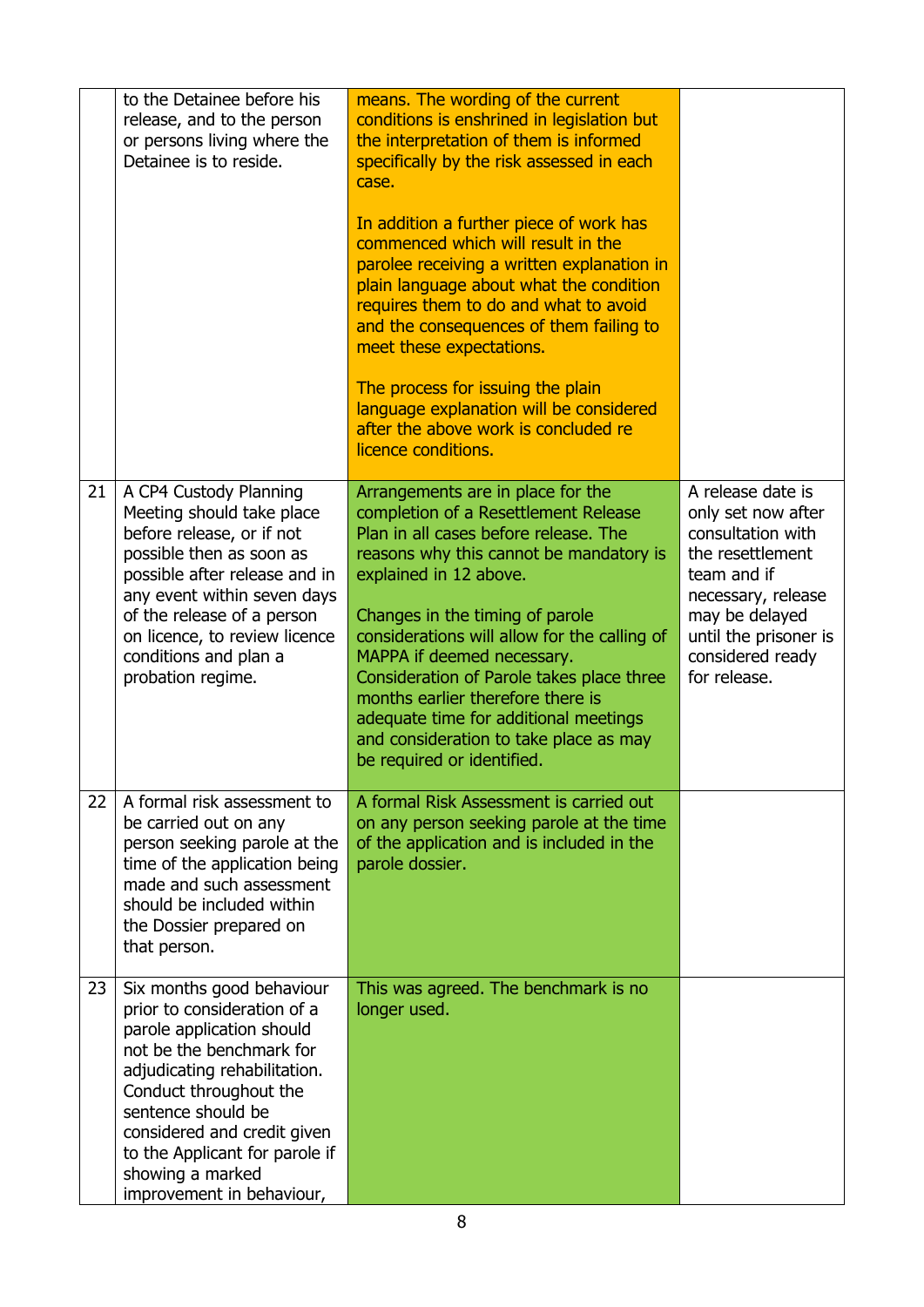|    | willingness to cooperate,<br>acceptance of the authority<br>of prison and probation<br>officers and participation in<br>intervention hubs. (Whether<br>or not intervention hubs are<br>to be introduced the<br>offender's participation in<br>interventions will be<br>included in all assessments. |                                                                                                                                                                                                                                                                                                                                                                                                                                                                                                                                                                                                                                                                                                                                                                                                                                      |  |
|----|-----------------------------------------------------------------------------------------------------------------------------------------------------------------------------------------------------------------------------------------------------------------------------------------------------|--------------------------------------------------------------------------------------------------------------------------------------------------------------------------------------------------------------------------------------------------------------------------------------------------------------------------------------------------------------------------------------------------------------------------------------------------------------------------------------------------------------------------------------------------------------------------------------------------------------------------------------------------------------------------------------------------------------------------------------------------------------------------------------------------------------------------------------|--|
| 24 | To award three months of<br>freedom on licence, merely<br>because it is close to the<br>automatic release date,<br>should not be a major factor<br>for the granting of parole to<br>be included in the Guidance<br>Rules.                                                                           | The decision to release early or not is<br>based on a myriad of different<br>assessments and considerations. Award<br>of three months of freedom on licence,<br>merely because it is close to the<br>automatic release date does not feature<br>in Probation reports.<br>The recommendation will focus on the<br>likelihood of re-offending. The fact that<br>an offender is coming to the end of<br>his/her prison term is irrelevant and will<br>not be included in the Probation report<br>apart from on those occasions where an<br>early release may be desirable to<br>facilitate something else i.e.<br>commencement on a training course or<br>to take up employment. Where the<br>timing of release is of particular<br>significance then this will be included in<br>the information presented to the Parole<br>Committee. |  |
| 25 | The Prison and Probation<br>Service should have an<br>Officer on call twenty four<br>hours per day, seven days<br>per week, to accept a report<br>from a Police Officer or<br>someone else regarding<br>conduct which could amount<br>to a breach of parole<br>conditions.                          | Arrangements are now in place for Duty<br>Probation Officer.                                                                                                                                                                                                                                                                                                                                                                                                                                                                                                                                                                                                                                                                                                                                                                         |  |
| 26 | The Police should be given<br>power to detain a person<br>who is found to have broken<br>a parole licence condition or<br>is suspected of so doing.                                                                                                                                                 | It is the view of the Prison & Probation<br>Service that, as we have agreed' the<br>Police should report possible breaches of<br>licence conditions to the Prison &<br>Probation Service (see 25 above), The<br><b>Prison &amp; Probation Service are best</b><br>placed to consider making a decision on                                                                                                                                                                                                                                                                                                                                                                                                                                                                                                                            |  |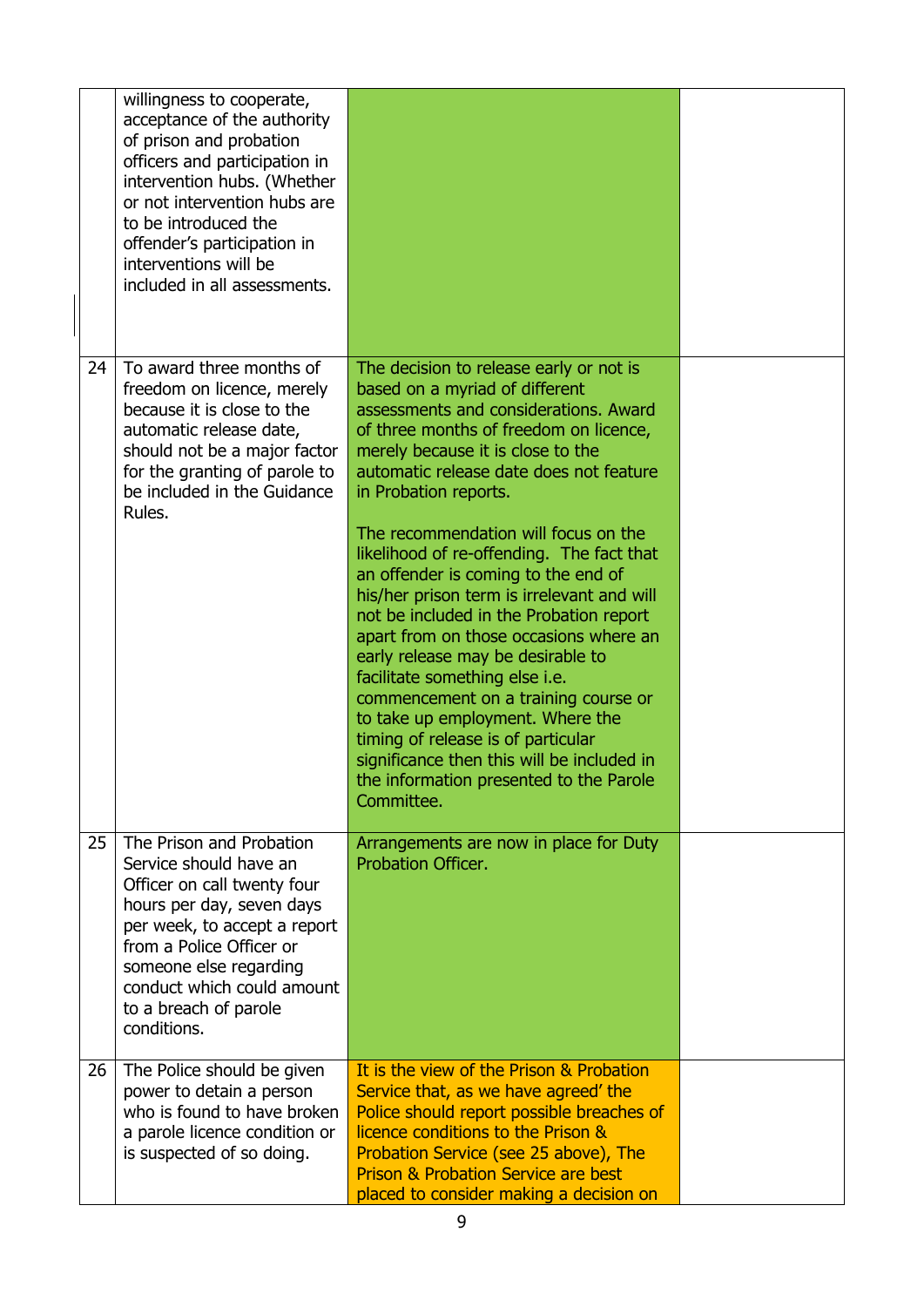|  | breach.                                                                                                                                                                                                                                                                                                                                                                                                                                                                                                               |                                                                                          |
|--|-----------------------------------------------------------------------------------------------------------------------------------------------------------------------------------------------------------------------------------------------------------------------------------------------------------------------------------------------------------------------------------------------------------------------------------------------------------------------------------------------------------------------|------------------------------------------------------------------------------------------|
|  | In the event an individual is found to be<br>suspected of committing an offence<br>whilst on licence, or of a potential breach<br>of their licence conditions, by a police<br>officer the officer now immediately<br>contacts the duty probation officer (24<br>hour cover) and seeks advice as to<br>whether they had breached their licence<br>conditions. The individual is instructed by<br>the police officer to remain with them<br>until advice has been received from<br>probation as to what action to take. |                                                                                          |
|  | Consideration is being given to<br>empowering Probation Officers to issue<br>an immediate arrest warrant where a<br>decision is made to recall for any breach<br>of licence conditions whether the breach<br>itself is a criminal offence or not. This will<br>allow for the immediate detention whilst<br>the recall papers are prepared and<br>signed and avoid the potential of<br>offences being committed.                                                                                                       | It is intended that<br>the power of arrest<br>can be included in<br>the Sentencing Bill. |